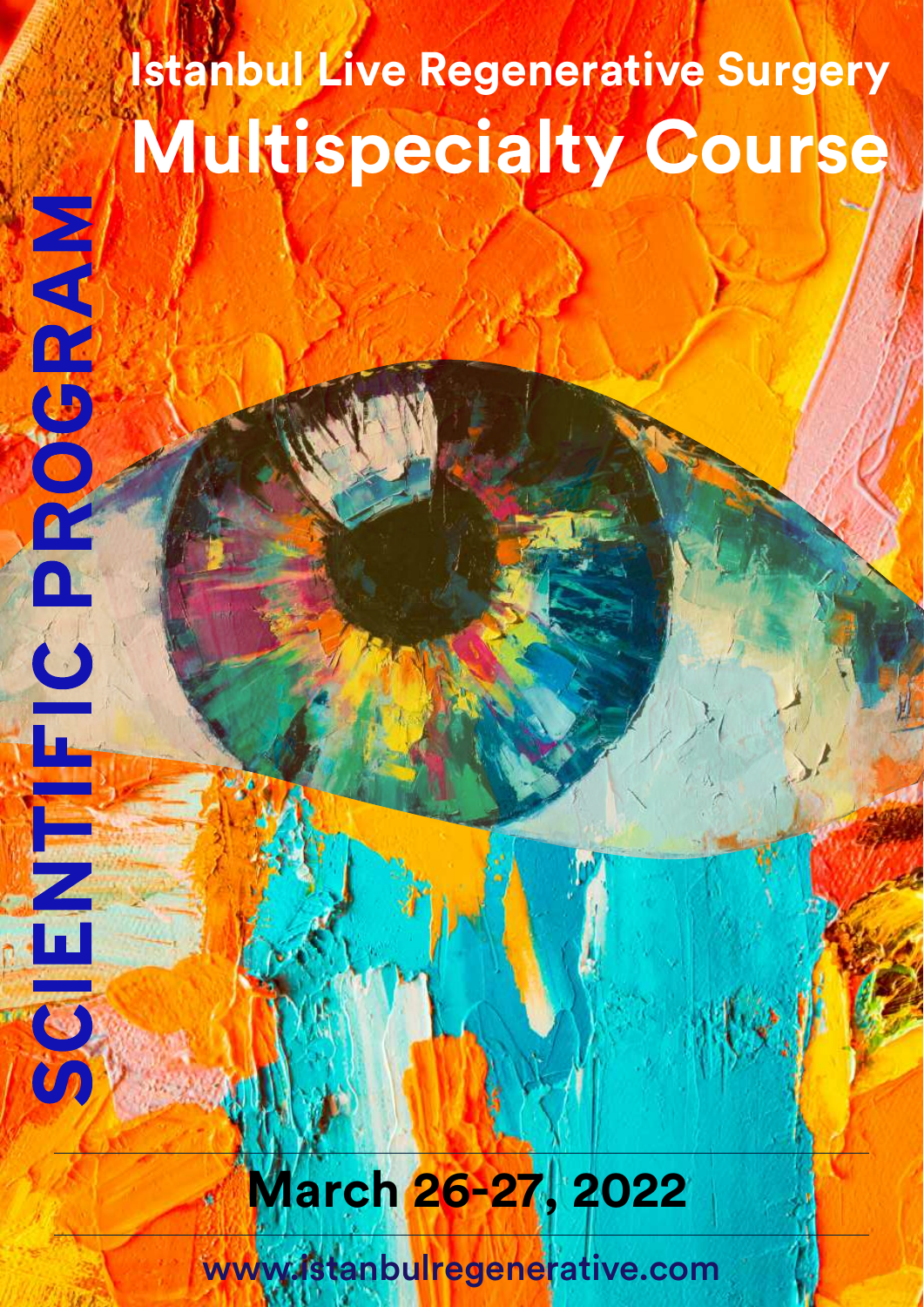# **MAIN HALL**

### **March 26, 2022 - Saturday**

| 08.00-08.15      | <b>Welcome and Opening Ceremony</b><br><b>Mahmood Ansar / Therapeutic Hall Director</b><br><b>Steve Cohen / Course Co-Director</b><br>Tunc Tiryaki / Course Co-Director |
|------------------|-------------------------------------------------------------------------------------------------------------------------------------------------------------------------|
| 08.15-08.45      | <b>Keynote Lecture</b><br><b>Moderator: Tunc Tiryaki</b>                                                                                                                |
|                  | <b>Evolution of Regenerative Medicine</b><br><b>Bryan Mayou</b>                                                                                                         |
| 08.45-10.30      | <b>Live Surgery Session 1</b><br>Moderators: Buse Capkinoglu, Akin Yucel                                                                                                |
| OR <sub>1</sub>  | <b>Facial Rejuvenation - Periorbital Surgery, SNIF, Nanofat Transfer</b><br><b>Patrick Tonard / Alexis Verpaele</b>                                                     |
| OR <sub>2</sub>  | <b>ITR Facelift</b><br><b>Steve Cohen</b>                                                                                                                               |
| 10.30-11.00      | <b>Coffee Break</b>                                                                                                                                                     |
| 11.00-13.00      | <b>Live Surgery Session II</b><br>Moderators: Beatriz Nicarretta, Kai Schlaudraff                                                                                       |
| OR <sub>1</sub>  | <b>SVF Assisted Face Lift</b><br><b>Tunc Tiryaki</b>                                                                                                                    |
| OR <sub>II</sub> | <b>PRP Injections</b><br>Ali Ghanem                                                                                                                                     |
| <b>ORII</b>      | <b>Exosome Injections</b><br><b>Diane Duncan</b>                                                                                                                        |
| 13.00-14.00      | Lunch                                                                                                                                                                   |
| 14.00-15.30      | <b>Session I - The Face</b><br><b>Moderator: Tunc Tiryaki</b>                                                                                                           |
| 14.00-14.15      | <b>Tips and Tricks in Centrofacial Rejuvenation</b><br><b>Alexis Verpaele</b>                                                                                           |
| 14.15-14.30      | <b>ITR Face Lift</b><br><b>Steve Cohen</b>                                                                                                                              |
| 14.30-14.45      | <b>SVF Assisted Facelift</b><br><b>Tunc Tiryaki</b>                                                                                                                     |
| 14.45-15.00      | <b>Multiplanar Approach in Periorbital and Facial Rejuvenation</b><br><b>Akin Yucel</b>                                                                                 |
| 15.00-15.15      | Regenerative or Biologic Properties of Aesthetic Fillers<br>Alexandra Mora Hernández                                                                                    |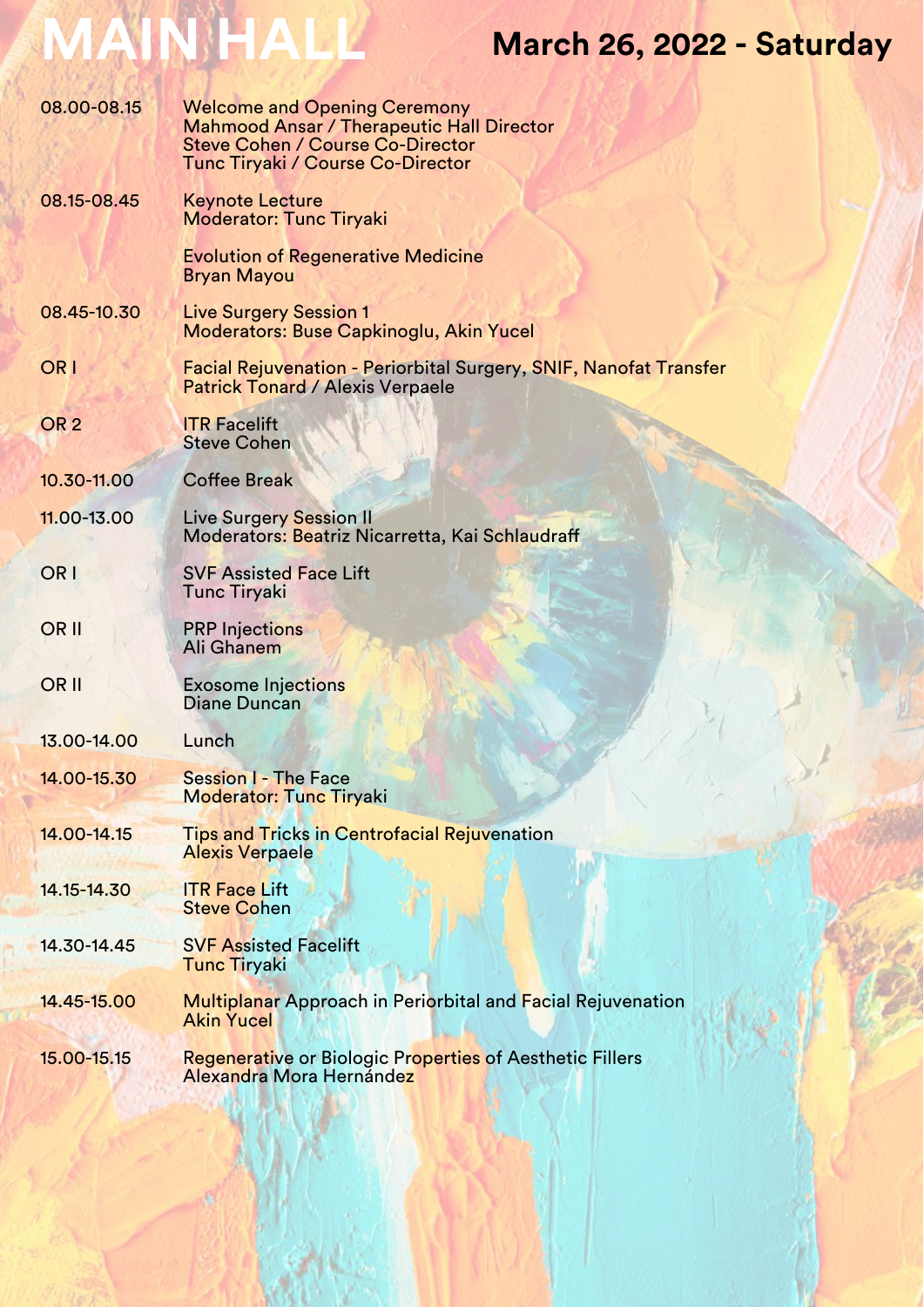# **MAIN HALL March 26, 2022 - Saturday**

| 15.15-15.30 | Hybrid Face Lifting: Minimal Face Lifting Combined with Stromal Enriched Lipograft<br><b>Aris Sterodimas</b><br><b>Virtual Lecture</b>                   |
|-------------|----------------------------------------------------------------------------------------------------------------------------------------------------------|
| 15.30-16.00 | <b>Keynote Lecture</b>                                                                                                                                   |
|             | Evaluating PRP and BMAC Preparation Techniques: The State of the Art<br><b>Alper Murat Ulaslı</b>                                                        |
| 16.00-16.30 | <b>Coffee Break</b>                                                                                                                                      |
| 16.30-17.18 | <b>Regenerative Surgery Awards Selected Papers</b><br><b>Moderators: Patrick Tonnard, Steve Cohen</b>                                                    |
| 16.30-16.48 | Micro Needling as an Adjunct to Fat Grafting: From Bench to the Bedside<br><b>Billur Sezgin Kizilok</b>                                                  |
| 16.38-16.46 | <b>Tunic Breast Reconstruction in Conjunction with Fat Transfer</b><br><b>Buse Capkinoglu</b>                                                            |
| 16.46-16.54 | Nanofat Applications for Periorbital Skin Regeneration<br>Asu Burhanoglu                                                                                 |
| 16.54-17.02 | An Integrated Approach to Design of Microenvironment in Regenerative<br>and Restorative Medicine<br><b>Arda Kucukguven</b>                               |
| 17.02-17.10 | Nanofat Nanoneedling: A Mininvasive Implementation for Facial Rejuvenation<br>Aly Hussein Saber Abulhassan                                               |
| 17.10-17.18 | Composite Breast Augmentation: Synergistic Art of Using Both Implants and Microfat<br>for an Optimal Breast Augmentation<br>Aly Hussein Saber Abulhassan |
| 17.30-18.15 | Masterclasses I                                                                                                                                          |
| Room I      | <b>The Story of Nanofat</b><br><b>Patrick Tonnard</b>                                                                                                    |
| Room II     | <b>High-Def Body Contouring</b><br><b>Akhmed Rakhimov</b>                                                                                                |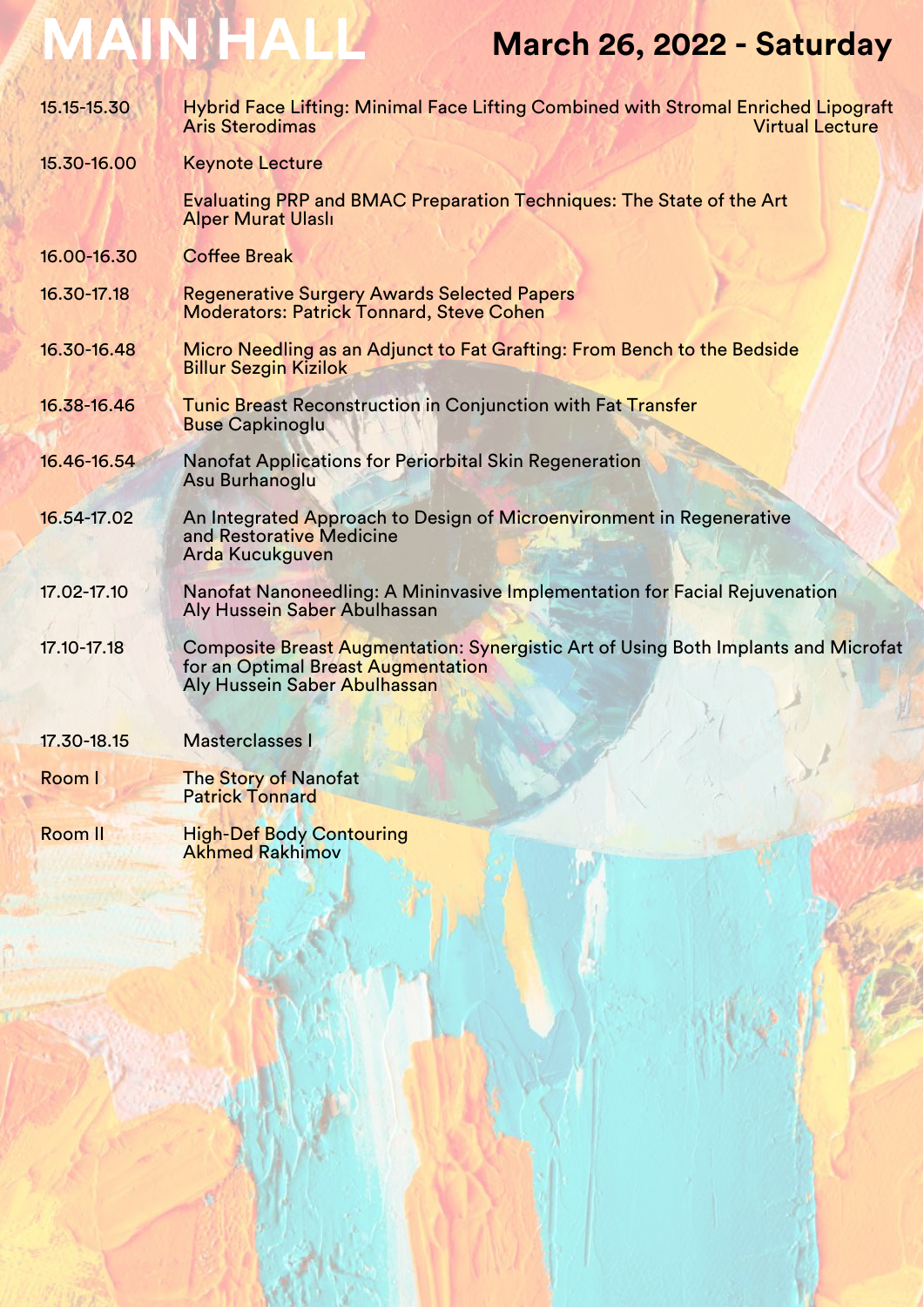### **THERAPEUTIC ROOM March 26, 2022 - Saturday**

| 08.45-09.45     | Session 1 - Regenerative Orthopedics<br><b>Moderator: Gaye Taylan Filinte</b>                                    |
|-----------------|------------------------------------------------------------------------------------------------------------------|
| 08.45-09.00     | <b>Hybrid SVF and The Rest</b><br><b>Polen Kocak</b>                                                             |
| 09.00-09.15     | ASCs and Fat Grafting - Update on the Regulatory Environment<br>Kai Schlaudraff                                  |
| 09.15-09.30     | Beyond the Edges od Science to Reach Perfection<br>Laura Dospinescu                                              |
| 09.30-09.45     | New Era in Ortho - ADSC<br><b>Mahmood Ansar</b>                                                                  |
| 09:45-10.30     | <b>Coffee Break</b>                                                                                              |
| 10.30-11.30     | Session 2 - Wound Healing<br><b>Moderator: Billur Sezgin Kizilok</b>                                             |
| 10.30-10.45     | <b>Fat Grafting for Wound Healing</b><br><b>Billur Sezgin Kizilok</b>                                            |
| 10.45-11.00     | SVF Assisted Fat Grafting in soft Tissue Defects<br><b>Isil Akgun Demir</b>                                      |
| 11.00-11.15     | <b>Wound Healing Injection Protocol</b><br><b>Alper Erkin</b>                                                    |
| 11.15-11.30     | Lipoaspirate-Based Products Injection as a Crucial Element in Chronic Wound<br>Management<br>Viacheslav Vasilyev |
| 11:30-12:00     | <b>Video Presentation</b><br><b>Chronic Wound Injections</b><br><b>Gaye Taylan Filinte</b>                       |
| 12.00-13.00     | <b>Live Surgery Session</b>                                                                                      |
| OR <sub>1</sub> | <b>HIP Injections</b><br><b>Mahmood Ansar</b>                                                                    |
| 13.00-14.00     | Lunch                                                                                                            |
| 14.00-14.45     | <b>Session 3- Gynocology &amp; Urology</b><br>Moderator: Isıl Akgun Demir                                        |
| 14.00-14.15     | <b>Genital Regeneration</b><br><b>Katarina Andjelkov</b>                                                         |
| 14.15-14.30     | <b>Body and Genital Fat Grafting</b><br><b>Beatriz Nicarretta</b>                                                |
| 14.30-14.45     | <b>Aesthetic Regenerative Gynecology</b><br><b>Suleyman Eserdag</b>                                              |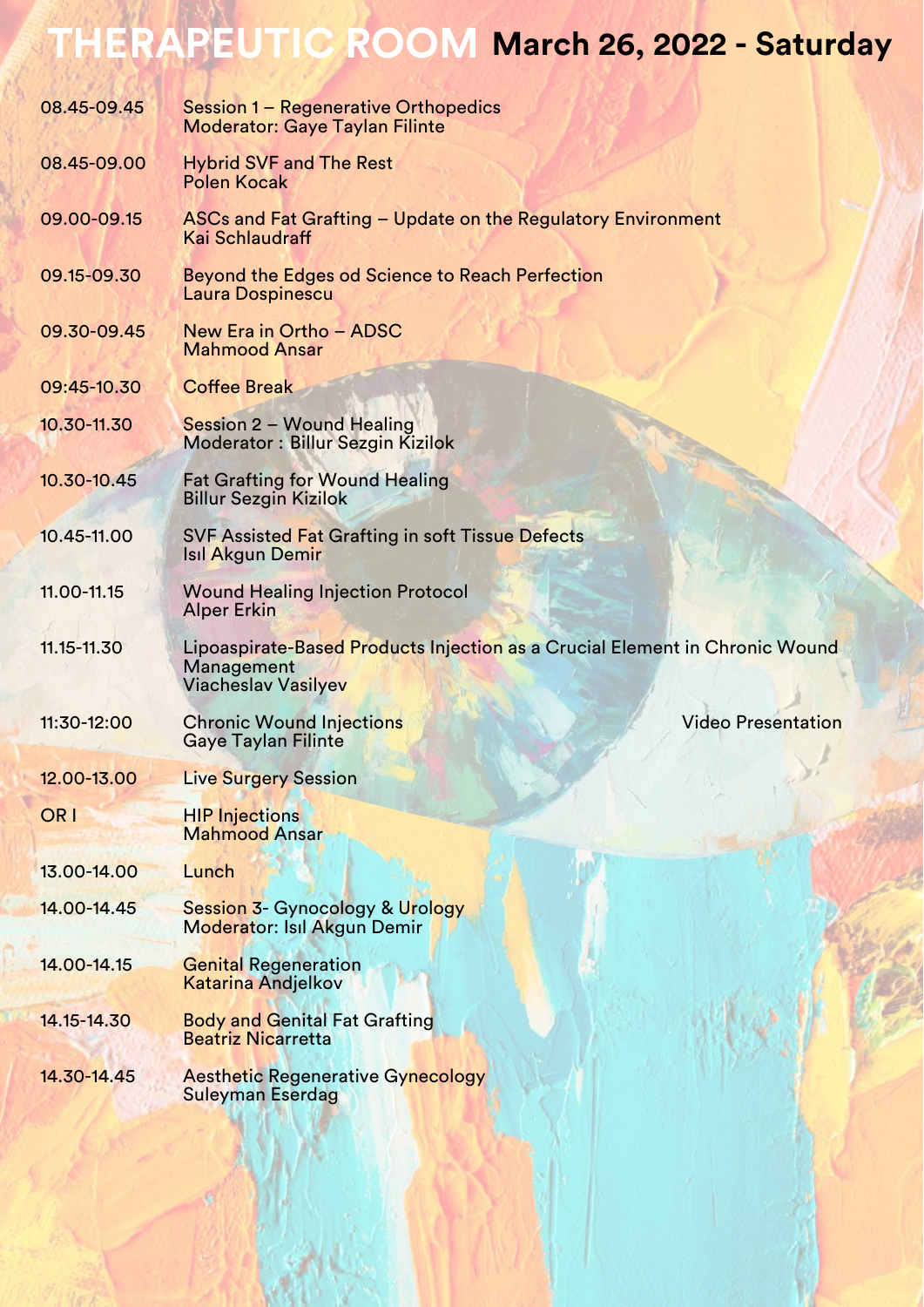### **THERAPEUTIC ROOM March 26, 2022 - Saturday**

| 14.45-15.15 | <b>Coffee Break</b>                                                                             |
|-------------|-------------------------------------------------------------------------------------------------|
| 15.15-17.00 | Hands-on Lipo-Harvesting, SVF, Nano Fat Isolation Training for Therapeutic<br><b>Treatments</b> |

Annarita Agovino, Martha Taurite, Isıl Akgun Demir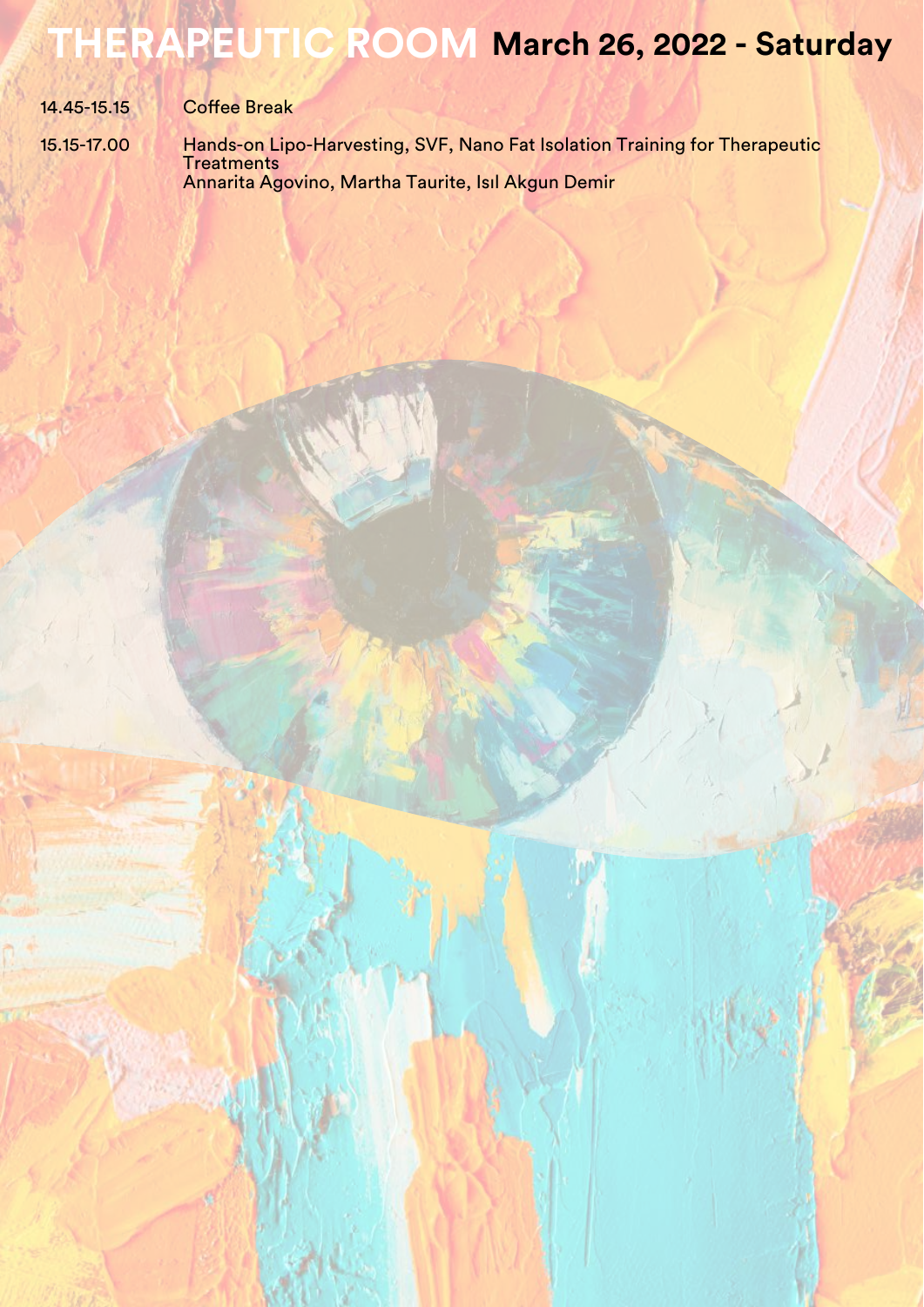# **MAIN HALL March 27, 2022 - Sunday**

| 08.45-09.30    | <b>Masterclasses II</b>                                                                                                                        |
|----------------|------------------------------------------------------------------------------------------------------------------------------------------------|
| Room I         | <b>Regenerative Facial Surgery</b><br><b>Tunc Tiryaki</b>                                                                                      |
| <b>Room II</b> | <b>ITR Facelift</b><br><b>Steve Cohen</b>                                                                                                      |
| 09.30-10.00    | <b>Coffee Break</b>                                                                                                                            |
| 10.00-11.45    | <b>Session 2 - Periorbital</b><br><b>Moderators: Osman Oymak</b>                                                                               |
| 10.00-10.15    | The Grail of Periorbital Regeneration: Functional Anatomy<br><b>Osman Oymak</b>                                                                |
| 10.15-10.30    | Complications of Lipofilling of Upper and Lower Eyelids: How to Avoid Them, How<br>to Managed<br>David Grishkyan                               |
| 10.30-10.45    | The Magical combination of Lipofilling and Resurfacing<br><b>Alexis Verpaele</b>                                                               |
| 10.45-11.00    | Periorbital Microfat Transfer: My Approach<br><b>Ozan Bitik</b>                                                                                |
| 11.00-11.15    | Periorbital-Extrafacial Peels: Safe and Effective!<br><b>Sahar Ghannam</b>                                                                     |
| 11.15-11.30    | How does Nanofat work?<br><b>Patrick Tonnard</b>                                                                                               |
| 11.30-11.45    | <b>Update on Nanofat Microneedling</b><br><b>Patrick Tonnard</b>                                                                               |
| 11.45-12.15    | <b>Keynote Lecture - HumanMed</b>                                                                                                              |
|                | Water-Jet-Assisted Liposuction (WAL) via Video Surgery<br><b>Cornelius Grüber</b><br>Sonja Tomschik                                            |
| 12.15-13.45    | <b>Session 3 - Body</b><br><b>Moderator: Ali Ghanem</b>                                                                                        |
| 12.15-12.30    | Non-Enzymatic Way of High Yield Mesenchymal Stromal Cell Harvesting from<br><b>Adipose Tissue</b><br><b>Alper Murat Ulaslı</b><br><b>T-LAB</b> |
| 12.30-12.45    | <b>High-Def Body Contouring: A combination of Fat Harvesting and Grafting</b><br><b>Akhmed Rakhimov</b>                                        |
| 12.45-13.00    | Adipose Tissue Engineering: The Role of SEL & Renuvion in Breast and Body<br>Rejuvenation<br><b>Beatriz Nicaretta</b>                          |